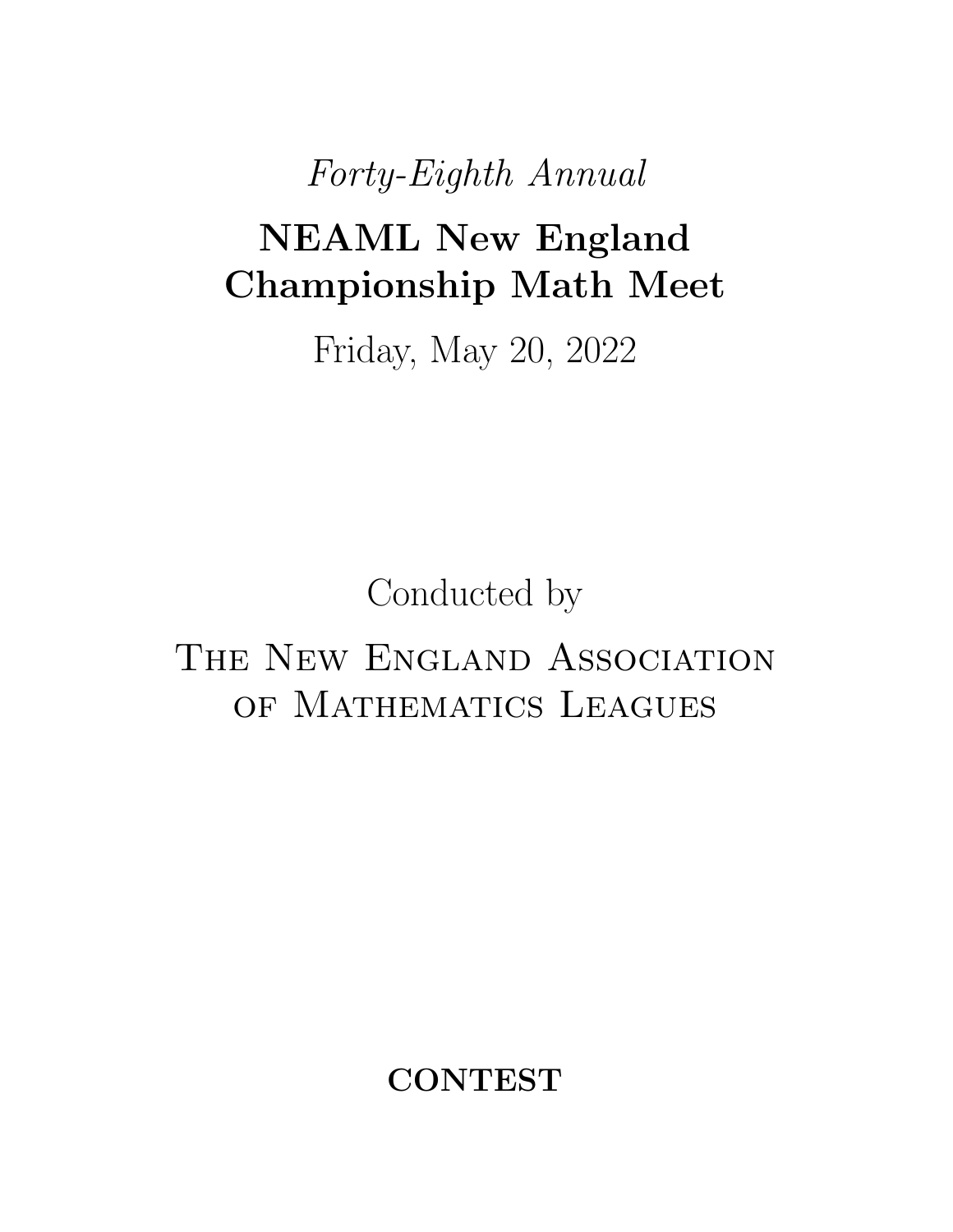Friday, May 20, 2022



1. Write as a reduced proper fraction:



2. In Slovinkia,  $90\%$  of the people drink tea,  $80\%$  drink coffee,  $70\%$  drink orange juice, and  $60\%$  drink grape juice. No one in Slovinkia drinks all four of these beverages. What percent of the people in Slovinkia drink at least one of the two juices?

3. A girl has a number of books to pack into parcels. If she packs 2, 3, 4, 5, or 6 books per parcel, there is always one book left unpacked. If she packs 7 books per parcel, none are left over. What is the minimum number of books she has to pack?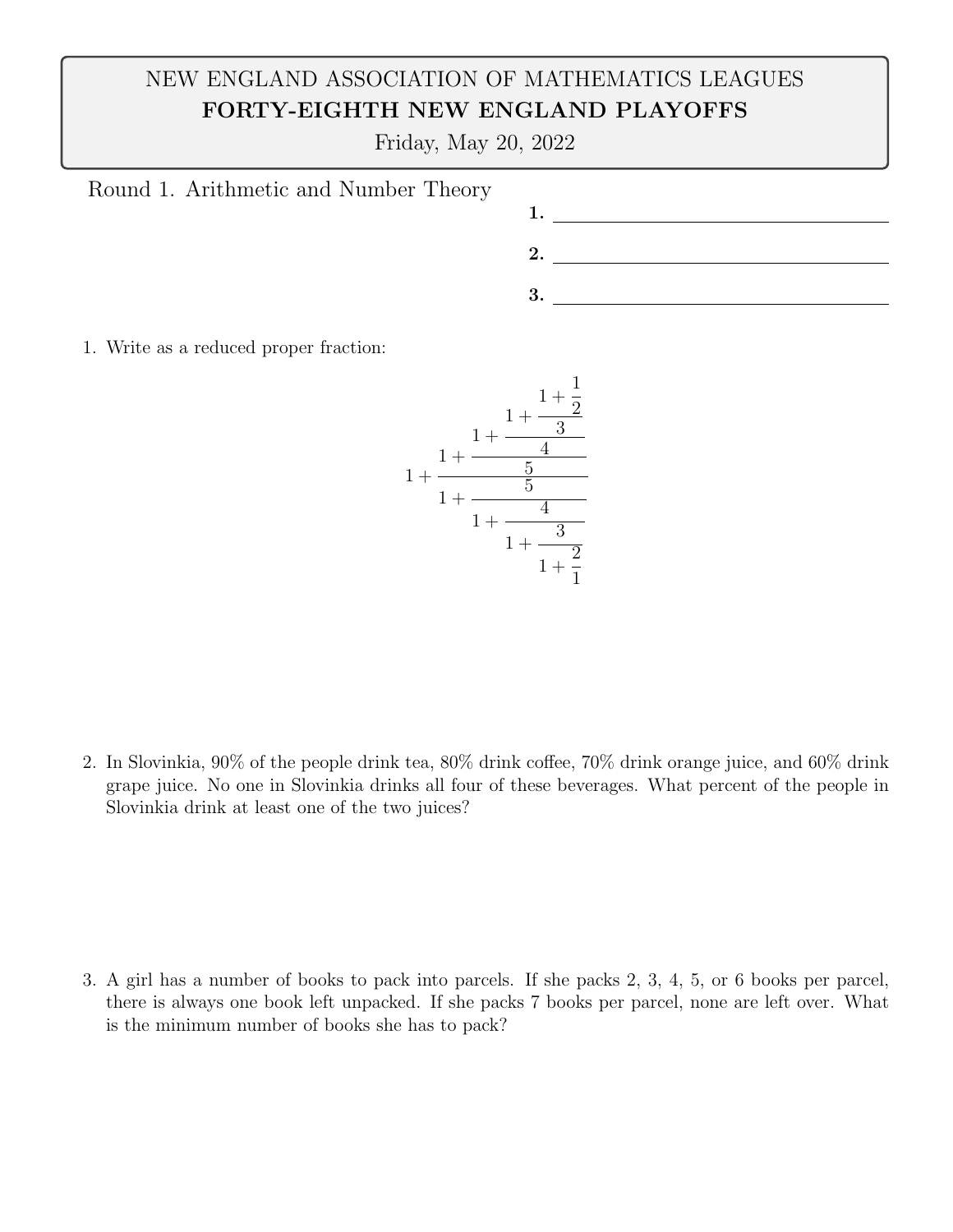Friday, May 20, 2022

Round 2. Algebra I

1. 2. 3.

1. A picture of a Vermont covered bridge was 3 inches longer than it was wide. It was mounted on white poster paper, leaving a 2-inch wide border on all sides of the picture. If the area of the sheet of white poster paper is 76 square inches greater than the area of the picture, find the length of the picture in inches.

2. Find all ordered pairs of real numbers  $(x, y)$ , with  $x \geq y$ , such that

$$
2x^2 + 2y^2 + x + y = 6
$$

and

$$
4xy + x + y = -2.
$$

3. If each of four numbers is added to the average of the other three, the respective sums are 27, 29, 33, and 37. Find the largest of the four numbers.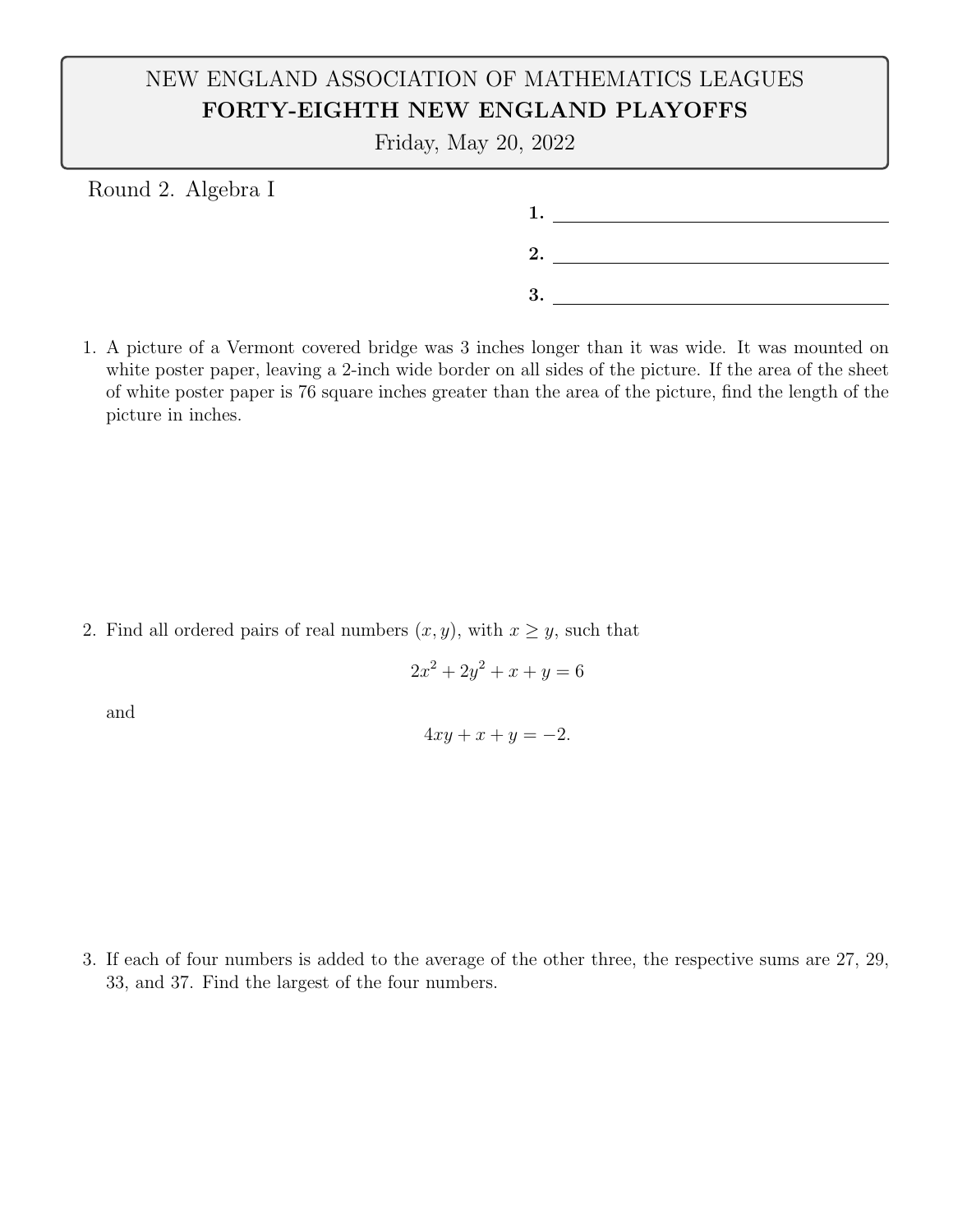Friday, May 20, 2022

Round 3. Geometry



- 1. The lengths of the medians of a triangle are 30, 30, and 48. Find the length of the shortest side of this triangle.
- 2. If triangle *ABC* circumscribes a circle and the points of tangency are joined to form triangle *P QR* as shown, what is the measure of  $\angle QPR$  if the measure of  $\angle A$  is *x* degrees? Give your answer in terms of *x*.



3. To cut the stiffest possible rectangular beam of cross-section *GMHL* from a cylidrical log, a sawyer divides the diameter  $\overline{GH}$  at *J*, *O*, and *K* so that  $GJ = JO = OK = KH$ . He then constructs  $\overline{JL}$ and  $\overline{KM}$  perpendicular to  $\overline{GH}$ . He then draws  $\overline{GM}$ ,  $\overline{MH}$ ,  $\overline{HL}$ , and  $\overline{LG}$  and cuts through them. If the diameter *GH* of the cylindrical log is 2 feet long, find the area of rectangle *GMHL* in square feet.

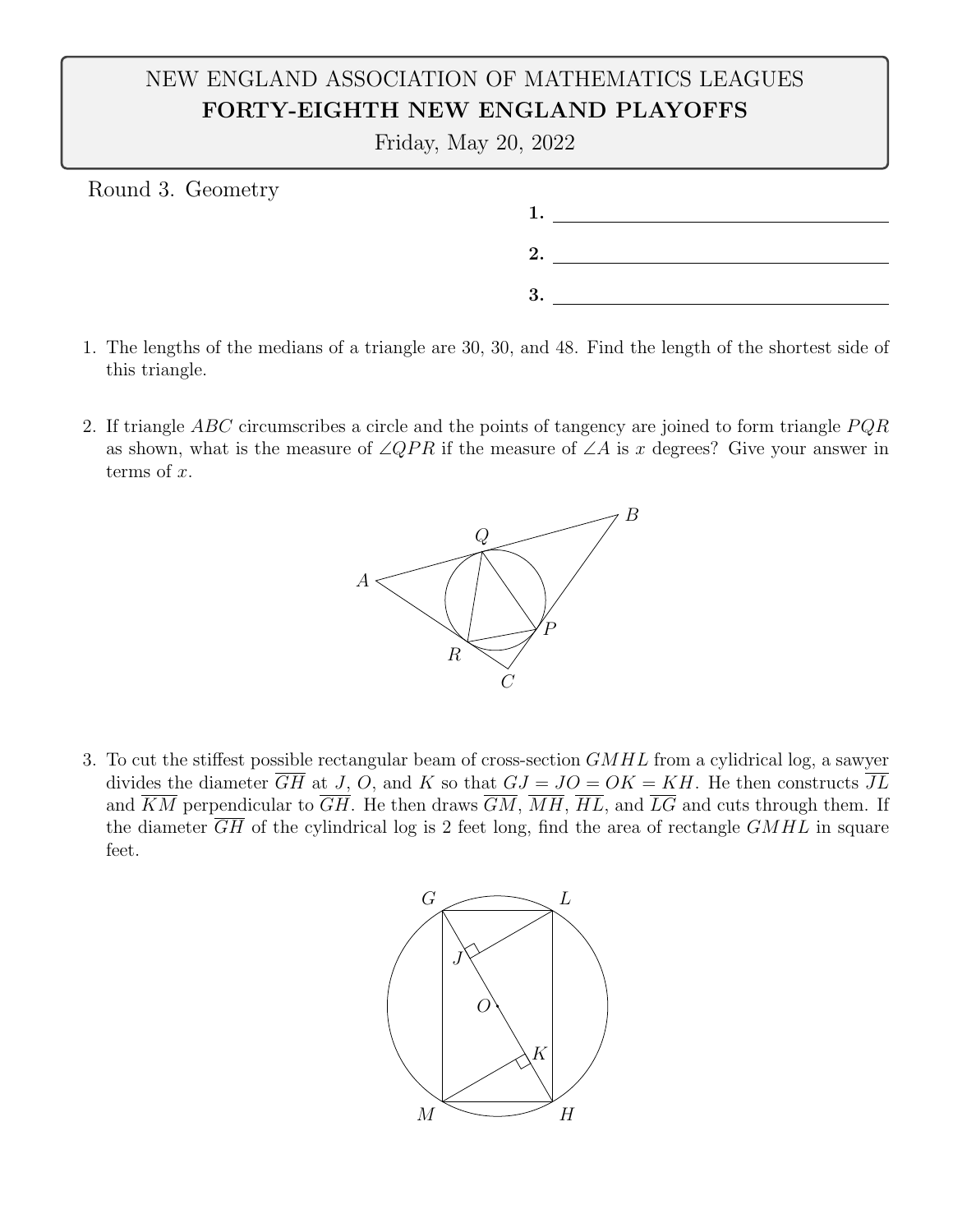Friday, May 20, 2022

| Round 4. Algebra II |      |
|---------------------|------|
|                     |      |
|                     |      |
|                     | 2.   |
|                     |      |
|                     | . ಲ. |
|                     |      |

1. If  $f(x) = ax^5 + bx^3 + cx + 3$ , and if  $f(9) = -7$ , find  $f(-9)$ .

2. Find *x* if  $3^{3-x}$ ,  $3^{-x}$ , and  $3^{\sqrt{9-2x}}$  are in geometric progression.

3. Find the integer *k* for which

$$
\sqrt[3]{1 - 12\sqrt[3]{7} + 6\sqrt[3]{49}} + \sqrt[3]{7} = \sqrt[3]{k}.
$$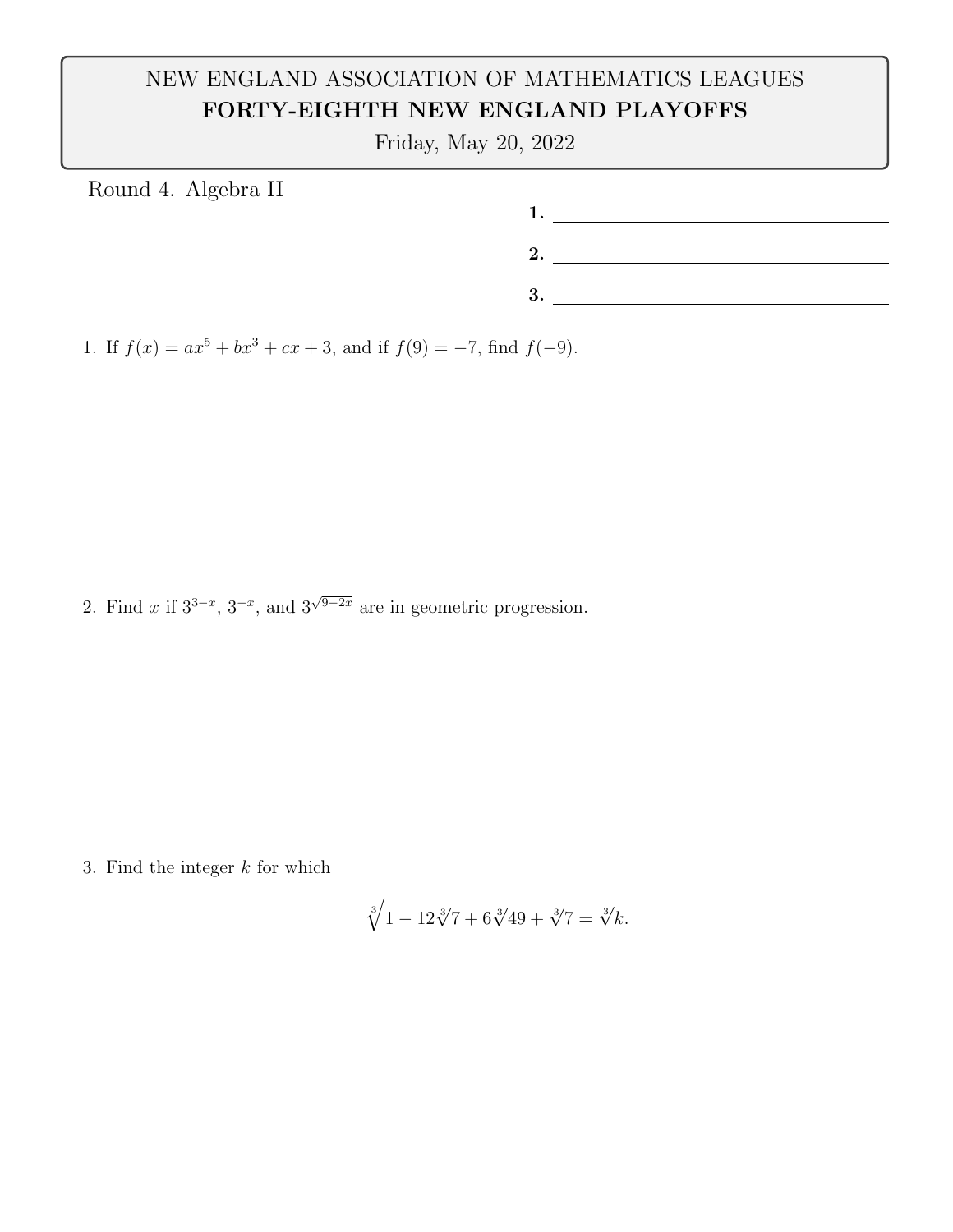Friday, May 20, 2022

| Round 5. Analytic Geometry |        |  |
|----------------------------|--------|--|
|                            |        |  |
|                            |        |  |
|                            | 2.     |  |
|                            |        |  |
|                            | 3.     |  |
|                            | $ax^2$ |  |

1. The graph of a quadratic function  $f(x) = a^2 + bx + c$  is a parabola which passes through the points with coordinates (1*,* 1), (2*,* 4), and (5*,* 1). Find the coordinates of the vertex of this parabola.

2. Find all values of *m* for which the line  $y = mx + 5$  will *not* intersect the circle  $x^2 + y^2 = 9$  in the real plane. Give your answer in interval notation.

3. A *latus rectum* of an ellipse is a chord of the ellipse which is perpendicular to the major axis and which passes through a focus. If the equation of a conic section is

$$
x^2 + 4y^2 - 6x + 16y + 9 = 0,
$$

find the area of the rectangle which has its two latus recta as opposite sides.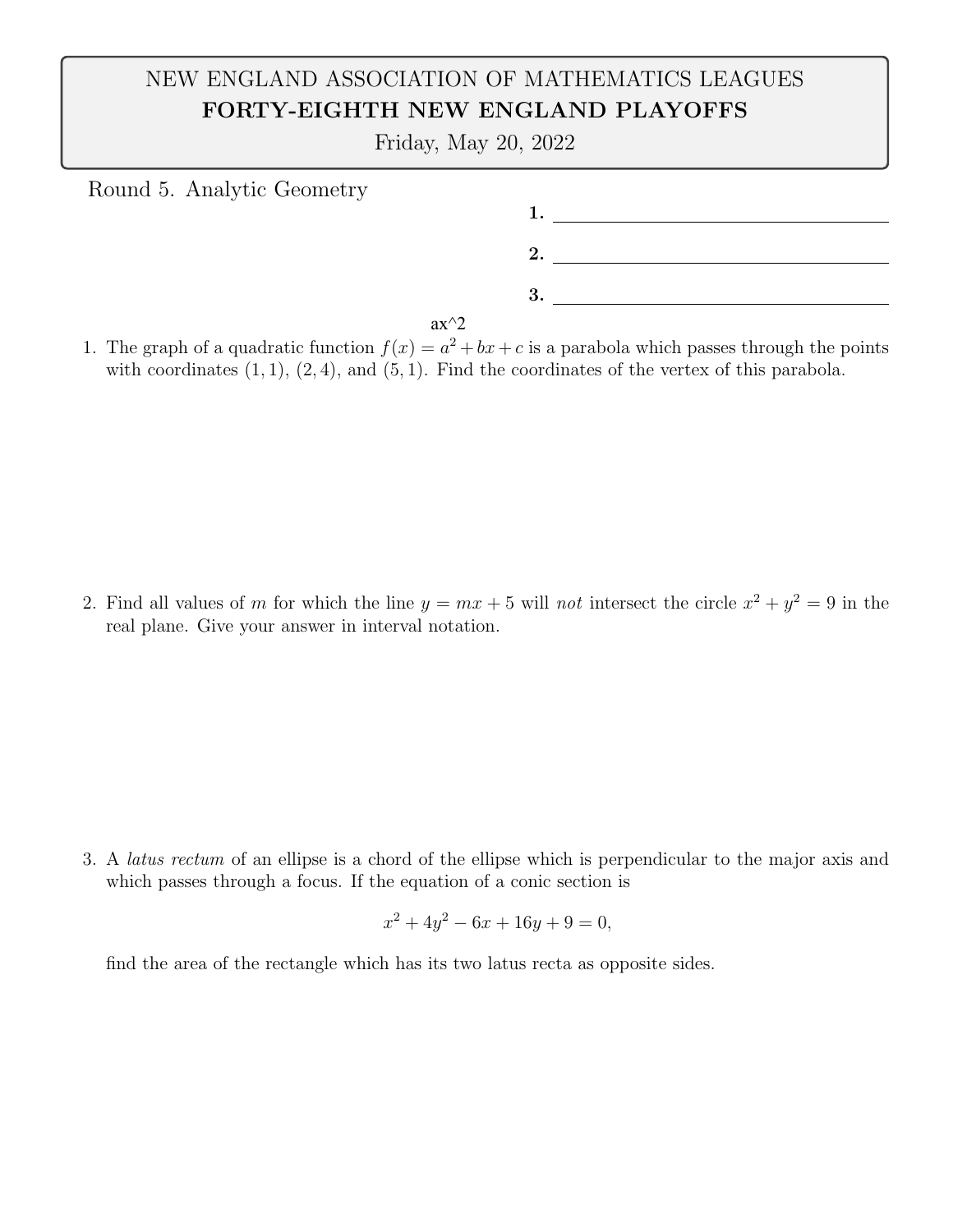Friday, May 20, 2022

| Round 6. Trigonometry and Complex Numbers |  |
|-------------------------------------------|--|
|                                           |  |
|                                           |  |
| -3                                        |  |
|                                           |  |

1. Given that *a* and *b* are real numbers,  $z = a + bi$ , and  $\overline{z}$  is the complex conjugate of *z*, find the value of  $a^2 + b^2$  if  $(z + \overline{z})z = 2 + 4i$ .

2. In  $\triangle ABC$ ,  $\tan A = 1/2$  and  $\tan B = 1/3$ . Find the degree measure of angle C.

3. Find the value(s) of  $\theta$ ,  $0 \le \theta \le \pi$ , such that

$$
5\tan\theta - \sqrt{2}\sec\theta + 3 = 0.
$$

Give your answer in radians. If necessary, express your answer(s) in terms of an inverse trigonometric function.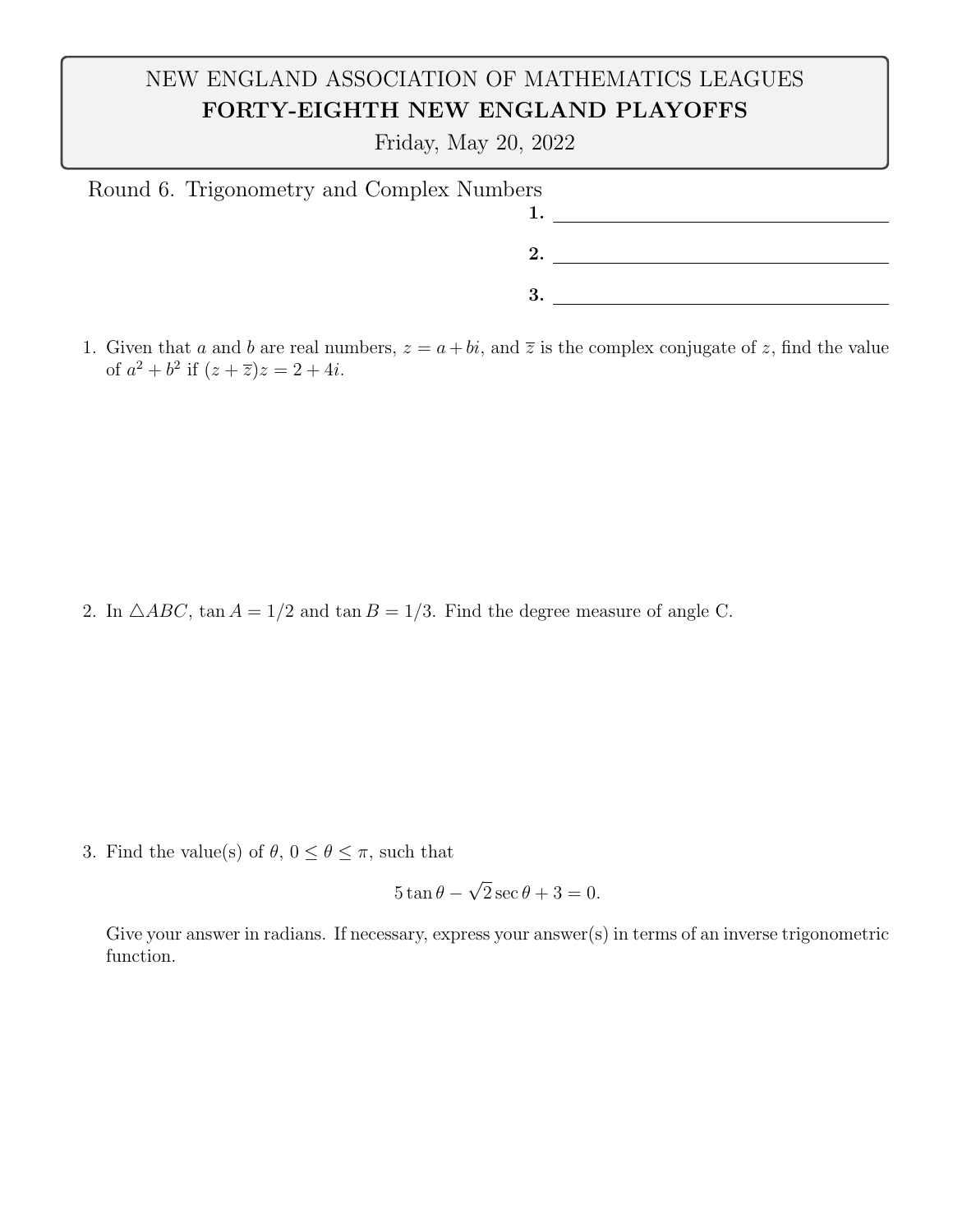Friday, May 20, 2022

Team Round.

- 1. Find the least positive remainder obtained when  $30!$  is divided by  $5^8$ .
- 2. Find all real values of *x* which satisfy

$$
\frac{x-1}{x} \le \frac{x}{x-1}.
$$

Give your answer in interval notation

- 3. Find the area of a triangle in which the lengths of the three medians are 39, 42, and 45
- 4. Let  $f(x) = ax^2 + bx + c$  denote a quadratic function with discriminant 4.  $f(6) = 0$  and  $f(0) = 6$ . There are two such functions  $f$ . Express the coefficients  $a, b$ , and  $c$  of each function as an ordered triple (*a, b, c*).
- 5. A ship is lying somewhere on a line  $250\sqrt{2}$  kilometers from and parallel to a (linear) shore. Two LORAN posts established at points *P* and *Q* on the shore emit signals which are received by the ship. From the time lapse between the signals it was possible to calculate that the ship is  $100\sqrt{6}$ kilometers closer to  $Q$  than to  $P$ . Taking 1 unit  $=$  50 kilometers, a set of coordinate axes was drawn with the *x*-axis representing the shore. Wth respect to these axes, the posts were located at  $P(2,0)$  and  $Q(10,0)$ . With respect to these same axes, determine the coordinates of the position of the ship.
- 6. Determine the simplified numerical value of

 $(\sin 10^{\circ})(\sin 30^{\circ})(\sin 50^{\circ})(\sin 70^{\circ}).$